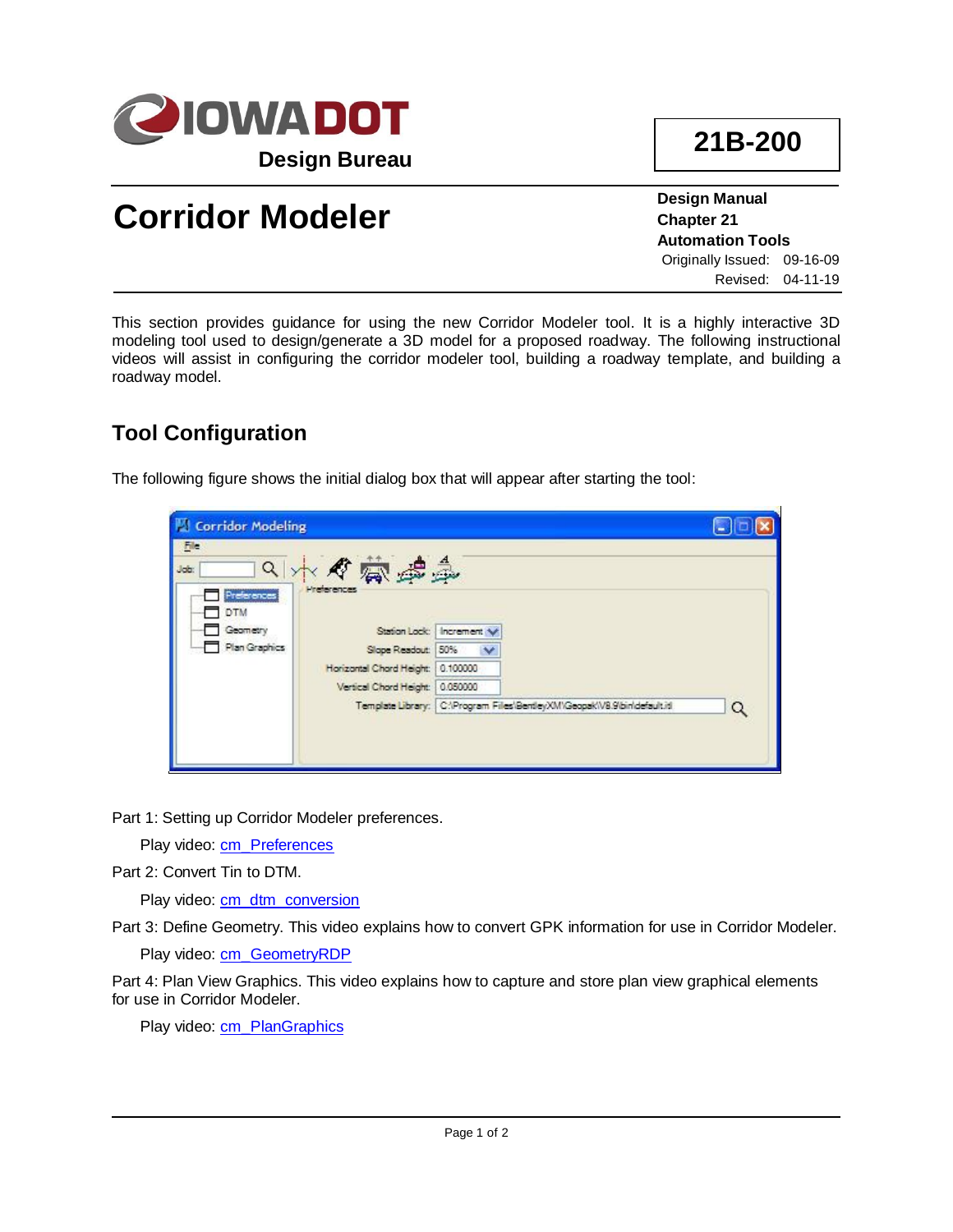#### **Build the Roadway Template**

Define a point by vector and offset.

Play video: [cm\\_VectorOffset](../videos/cm_VectorOffset)

#### **End Conditions**

End conditions are the left and right outer end portions of the template that "seek" the ground.

End condition basics.

Play video: [Ustn\\_CM\\_EndConditionBasics](../videos/Ustn_CM_EndConditionBasics)

End condition with ditches.

Play video: [Ustn\\_CM\\_EndConditionDitch](../videos/Ustn_CM_EndConditionDitch)

End condition Barn-roofed Backslope.

Play video: [Ustn\\_CM\\_Barnroof\\_Backslope\\_Benching](../videos/Ustn_CM_Barnroof_Backslope_Benching)

## **Point Controls**

Point Controls are used to assign horizontal or vertical controls to template points, using alignments, features, and styles to override normal template point constraints.

Point control basics

Play video: [Ustn\\_CM\\_Point\\_Controls](../videos/Ustn_CM_Point_Controls)

## **Parametric Constraints**

Parametric Constraints are used to override default constraints in the templates similar to point controls. Keyed in station ranges and values are used for the overrides.

Parametric Constraint basics.

Play video: [Ustn\\_CM\\_ParametricConstraints](../videos/Ustn_CM_ParametricConstraints)

#### **Managing a Template Features**

Adding ramp tapers to your model.

Play video: [cm\\_AddTaper](../videos/cm_AddTaper)

## **Create 3D Surface (DTM) and 3D Elements**

This video describes the process for creating the 3D surface (DTM) file with Corridor Modeler. The elements generated with this process are the elements that can be used to create 3D surfaces for rendering and 3D review.

Play video: [Ustn\\_CM\\_CreateSurface](../videos/Ustn_CM_CreateSurface)